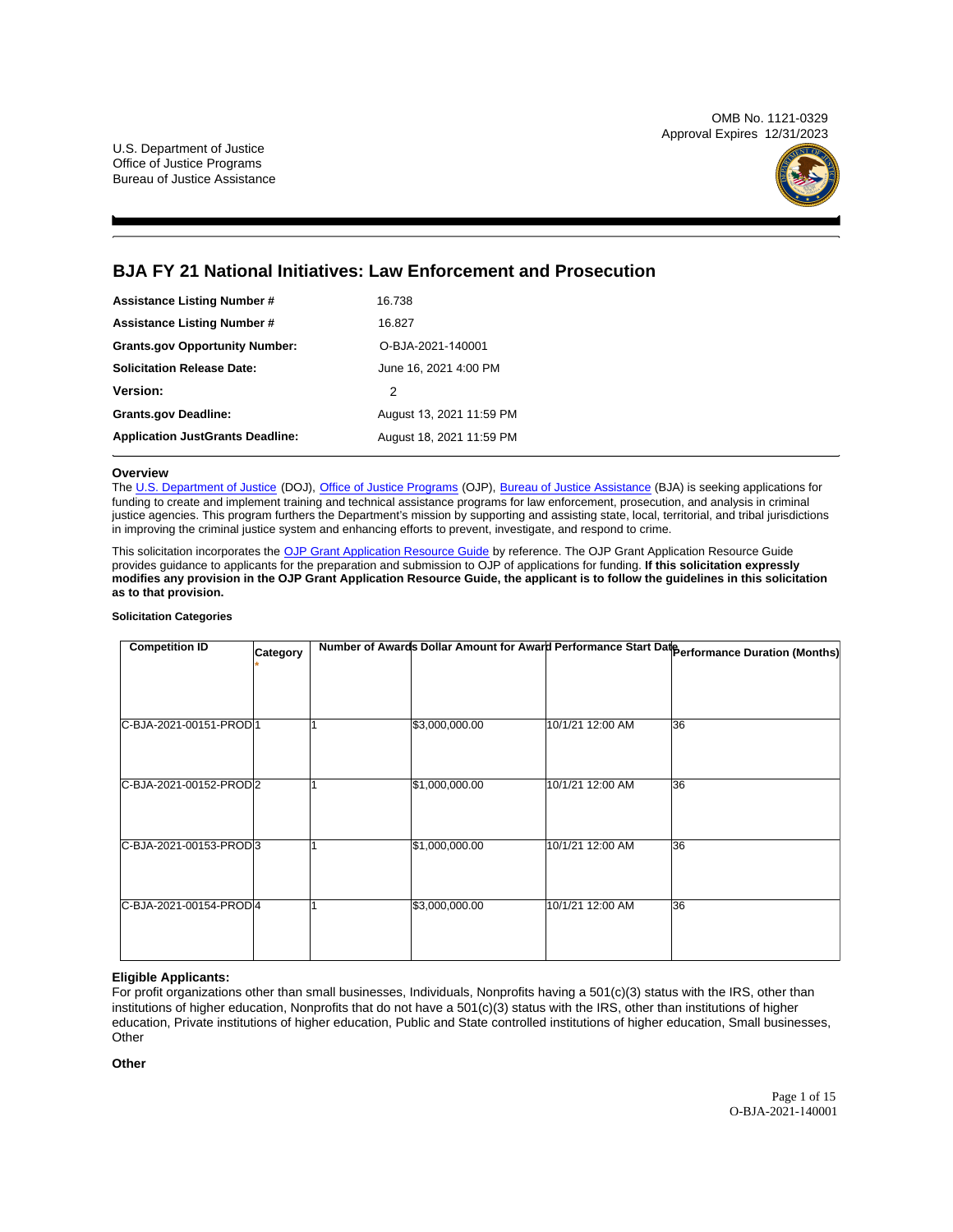<span id="page-1-0"></span>For purposes of this solicitation, "state" means any state of the United States, the District of Columbia, the Commonwealth of Puerto Rico, the Virgin Islands, Guam, American Samoa, and the Commonwealth of the Northern Mariana Islands.

To advance Executive Order 13929 Safe Policing for Safe Communities, as of October 28, 2020, the Attorney General determined that all state, local, and university or college law enforcement agencies must be certified by an approved independent credentialing body or have started the certification process to be allocated FY 2021 DOJ discretionary grant funding, as either a recipient or a subrecipient. For detailed information on this new certification requirement, please visit [https://cops.usdoj.gov/SafePolicingEO.](https://cops.usdoj.gov/SafePolicingEO)

All recipients and subrecipients (including any for-profit organization) must forgo any profit or management fee.

BJA will consider applications under which two or more entities would carry out the federal award; however, only one entity may be the applicant. Any others must be proposed as subrecipients (subgrantees). For additional information on subawards, see the [OJP Grant](https://www.ojp.gov/funding/Apply/Resources/Grant-App-Resource-Guide.htm)  [Application Resource Guide.](https://www.ojp.gov/funding/Apply/Resources/Grant-App-Resource-Guide.htm)

BJA may elect to fund applications submitted under this FY 2021 solicitation in future fiscal years, dependent on, among other considerations, the merit of the applications and on the availability of appropriations.

## **Contact Information**

For technical assistance with submitting the **SF-424 and SF- LLL** in [Grants.gov](https://Grants.gov), contact the [Grants.gov](https://Grants.gov) Customer Support Hotline at 800–518–4726, 606–545–5035, at [Grants.gov customer support webpage ,](https://www.grants.gov/web/grants/support.html) or email at [support@grants.gov.](mailto:support@grants.gov) The [Grants.gov](https://Grants.gov) Support Hotline operates 24 hours a day, 7 days a week, except on federal holidays.

For technical assistance with submitting the **full application** in DOJ's Justice Grants System (JustGrants), contact the JustGrants Service Desk at 833–872–5175 or [JustGrants.Support@usdoj.gov.](mailto:JustGrants.Support@usdoj.gov) The JustGrants Service Desk operates 5 a.m. to 9 p.m. eastern time, Monday–Friday, and 9 a.m. to 5 p.m. Saturday, Sunday, and federal holidays.

An applicant that experiences unforeseen [Grants.gov](https://Grants.gov) or JustGrants technical issues beyond its control that prevent it from submitting its<br>application by the deadline must email the National Criminal Justice Reference Servi [grants@ncjrs.gov](mailto:grants@ncjrs.gov) **within 24 hours after the application deadline** to request approval to submit its application after the deadline.

For assistance with any other requirements of this solicitation, contact the Response Center by telephone at 800–851–3420 or TTY: 301–240–6310 (hearing impaired only) or by email at [grants@ncjrs.gov.](mailto:grants@ncjrs.gov) Response Center hours of operation are 10 a.m. to 6 p.m. eastern time Monday through Friday, and 10 a.m. to 8 p.m. eastern time on the solicitation close date.

#### **Submission Information**

In FY 2021, applications will be submitted to DOJ in a **NEW** two-step process.

**Step 1:** Applicants will submit an **SF-424 and an SF-LLL** in [Grants.gov](https://Grants.gov) at [https://www.grants.gov/web/grants/register.html.](https://www.grants.gov/web/grants/register.html) To register in [Grants.gov](https://Grants.gov), applicants will need to obtain a Data Universal Numbering System (DUNS) and System for Award Management (SAM) registration or renewal.

**Step 2:** Applicants will submit the **full application** including attachments in JustGrants at [JustGrants.usdoj.gov.](https://justicegrants.usdoj.gov/)

To be considered timely, the full application must be submitted in JustGrants by the JustGrants application deadline.

OJP encourages applicants to review, the "How to Apply" section in the [OJP Grant Application Resource Guide.](https://www.ojp.gov/funding/apply/ojp-grant-application-resource-guide#apply)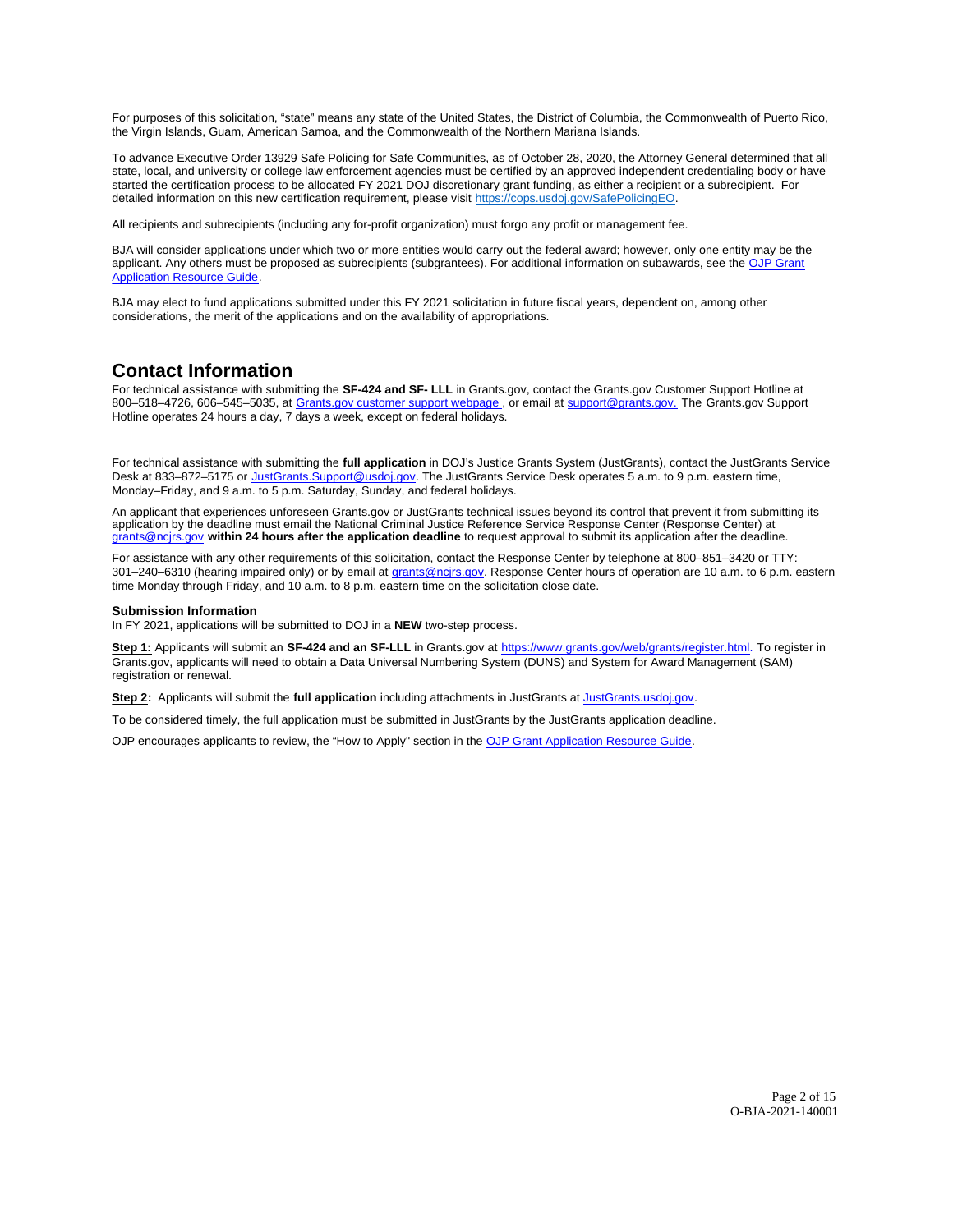# **Contents**

| Contact Information                                                                                                                            | 2                 |
|------------------------------------------------------------------------------------------------------------------------------------------------|-------------------|
| Program Description                                                                                                                            | 5                 |
| Overview                                                                                                                                       | 5                 |
| <b>Statutory Authority</b>                                                                                                                     | 5                 |
| Specific Information                                                                                                                           | 5                 |
| Goals, Objectives, Deliverables, and Timeline                                                                                                  | 5                 |
| Evidence-Based Programs or Practices                                                                                                           | 8                 |
| Information Regarding Potential Evaluation of Programs and Activities                                                                          | 8                 |
| <b>Federal Award Information</b>                                                                                                               | 8                 |
| Awards, Amounts and Durations                                                                                                                  | 8                 |
| <b>Continuation Funding Intent</b>                                                                                                             | 8                 |
| Availability of Funds                                                                                                                          | 8                 |
| <b>Types of Awards</b>                                                                                                                         | 9                 |
| Financial Management and System of Internal Controls                                                                                           | 9                 |
| <b>Budget Information</b>                                                                                                                      | 9                 |
| Cost Sharing or Matching Requirement                                                                                                           | 9                 |
| Pre-agreement Costs (also known as Pre-award Costs)                                                                                            | 9                 |
| Limitation on Use of Award Funds for Employee Compensation: Waiver                                                                             | 9                 |
| Prior Approval, Planning, and Reporting of Conference/Meeting/Training Costs                                                                   | 9                 |
| Costs Associated with Language Assistance (if applicable)                                                                                      | 9                 |
| <b>Eligibility Information</b>                                                                                                                 | 9                 |
| Application and Submission Information                                                                                                         | 9                 |
| Information to Complete the Application for Federal Assistance (SF-424)                                                                        | 9                 |
| Standard Applicant Information (JustGrants 424 and General Agency Information)                                                                 | 10                |
| Proposal Abstract                                                                                                                              | 10                |
| <b>Proposal Narrative</b>                                                                                                                      | 10                |
| Goals, Objectives, Deliverables, and Timeline                                                                                                  | 10                |
| <b>Budget and Associated Documentation</b>                                                                                                     | 10                |
| Budget Worksheet and Budget Narrative (Web-based Form)                                                                                         | 10                |
| Indirect Cost Rate Agreement (if applicable)                                                                                                   | 10                |
| Financial Management Questionnaire (including applicant disclosure of high-risk status)                                                        | 10                |
| <b>Additional Application Components</b>                                                                                                       | 11                |
| Research and Evaluation Independence and Integrity Statement                                                                                   | 11                |
| Disclosures and Assurances                                                                                                                     | 11                |
| Disclosure of Lobbying Activities                                                                                                              | 11                |
| <b>DOJ Certified Standard Assurances</b>                                                                                                       | 11                |
| Applicant Disclosure of Duplication in Cost Items                                                                                              | 11                |
| DOJ Certifications Regarding Lobbying; Debarment, Suspension and Other Responsibility Matters; and Drug-Free                                   |                   |
| <b>Workplace Requirements</b>                                                                                                                  | 11                |
| DOJ Certifications Regarding Lobbying; Debarment, Suspension, and Other Responsibility Matters; and Drug-Free<br><b>Workplace Requirements</b> | 11                |
| Applicant Disclosure and Justification - DOJ High Risk Grantees (if applicable)                                                                | 11                |
| Disclosure of all proposed subgrantees or contracts included in a chart as follows:                                                            | 11                |
| How to Apply                                                                                                                                   | 11                |
| Submission Dates and Time                                                                                                                      | 11                |
| Application Review Information                                                                                                                 | 12                |
| <b>Review Criteria</b>                                                                                                                         | 12                |
| <b>Review Process</b>                                                                                                                          | 12                |
| <b>Federal Award Administration Information</b>                                                                                                | 12                |
| <b>Federal Award Notices</b>                                                                                                                   | 12                |
| Administrative, National Policy, and Other Legal Requirements                                                                                  | 12                |
| Information Technology (IT) Security Clauses                                                                                                   | 12                |
| General Information about Post-Federal Award Reporting Requirements                                                                            | 13                |
| Federal Awarding Agency Contact(s)                                                                                                             | 13                |
| Other Information                                                                                                                              | 13                |
|                                                                                                                                                | Page 3 of 15      |
|                                                                                                                                                | O-BJA-2021-140001 |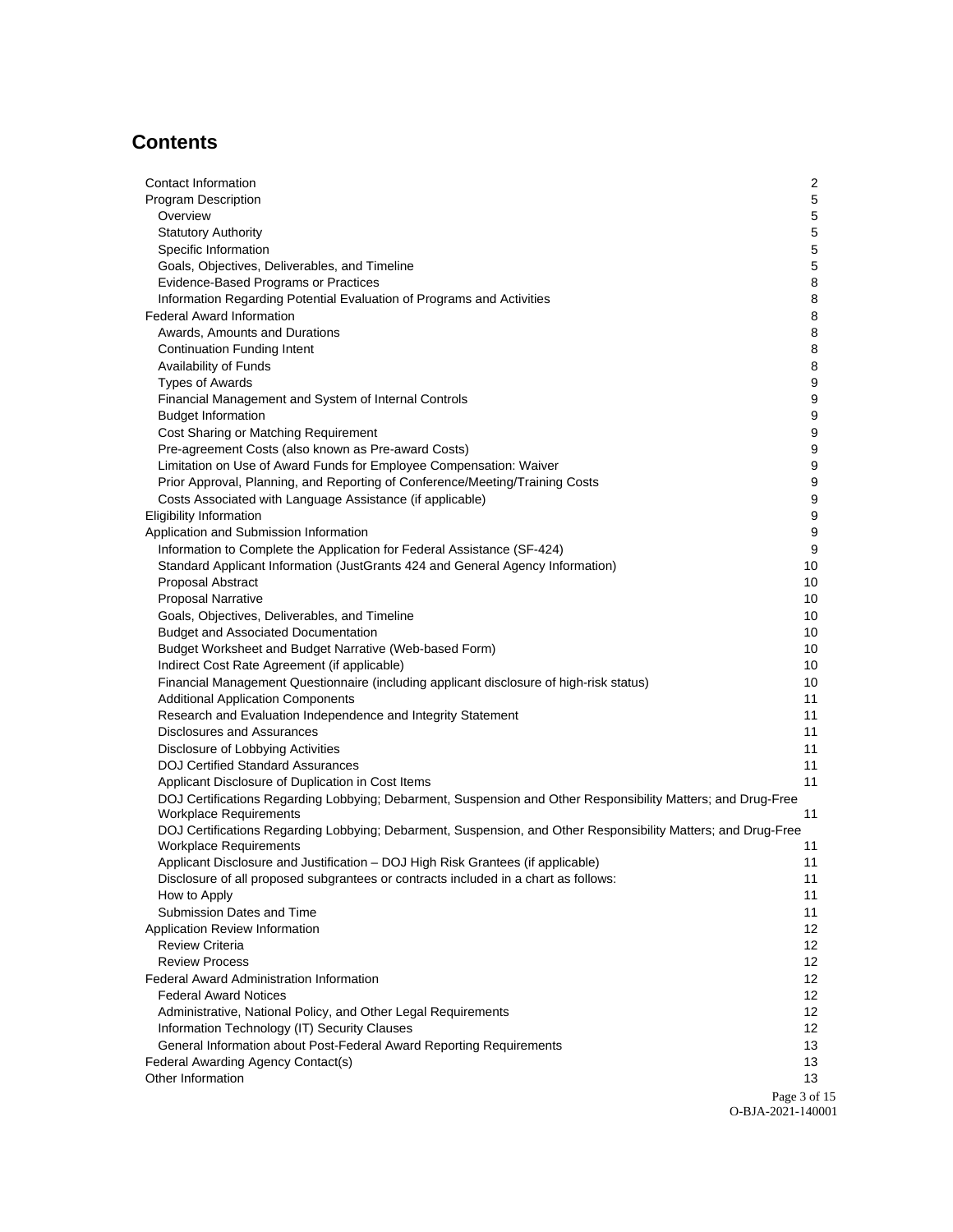[Freedom of Information and Privacy Act \(5 U.S.C. 552 and 5 U.S.C. 552a\) 13](#page-12-0)  Provide Feedback to OJP 13 Application Checklist 13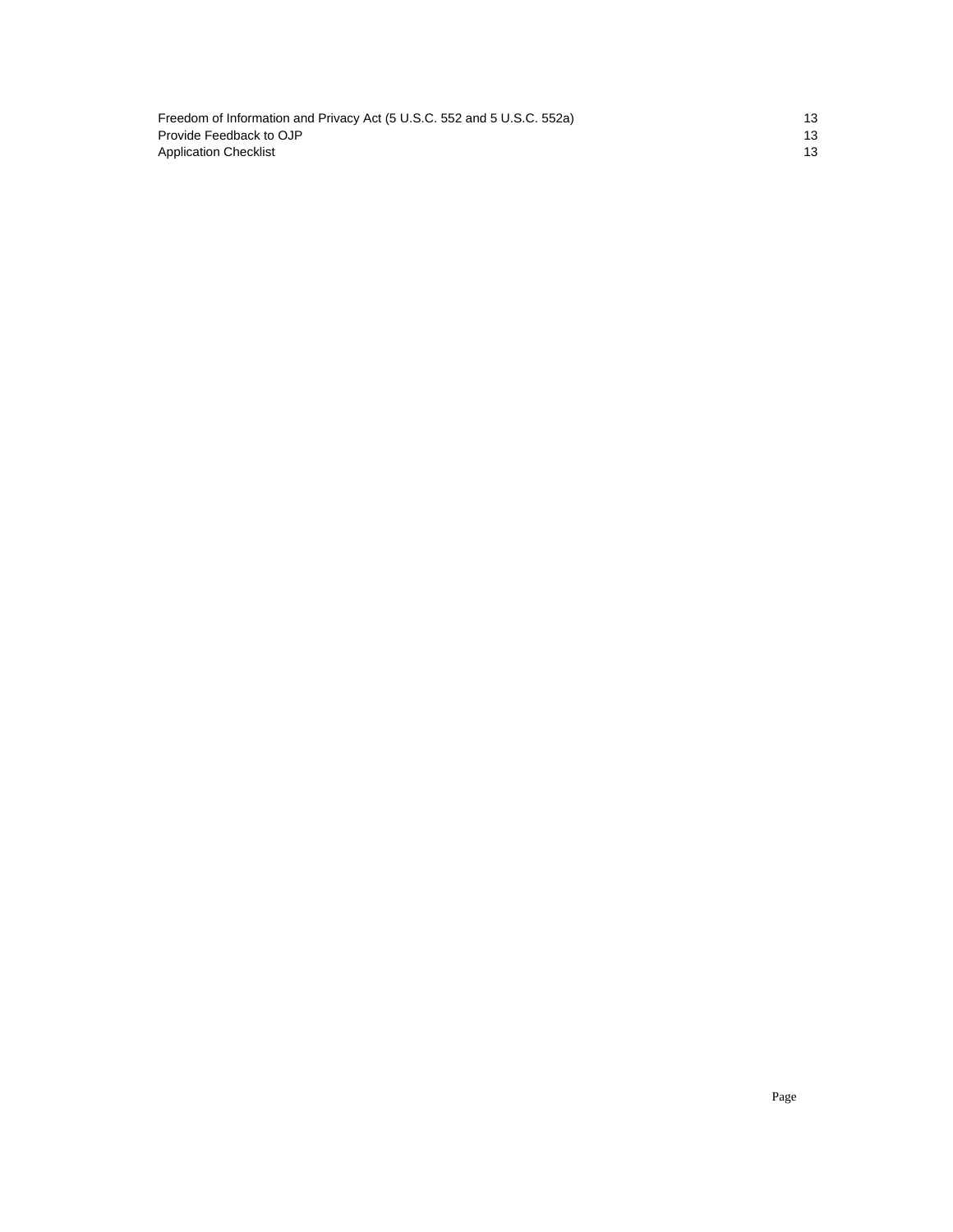## <span id="page-4-0"></span>**Program Description**

### **Overview**

The Department of Justice is committed to advancing work that promotes civil rights, increases access to justice, supports crime victims, protects the public from crime and evolving threats, and builds trust between law enforcement and the community.

The purpose of this solicitation is to fund national in-scope training and technical assistance (TTA) efforts to support law enforcement, prosecution, and analysis within key criminal justice operations.

## **Statutory Authority**

Awards made under this solicitation may be made under the statutory authority provided by 34 U.S.C. 10157(b), Pub. L. No. 116-260, 134 Stat 1182, 1260 or 1264.

### **Specific Information**

This solicitation contains four categories. Each category is seeking applications for a separate national initiative. Applicants can apply to more than one category but must submit a separate, complete application for each.

Category 1 seeks applications to develop and deliver the National Law Enforcement Learning Lab.

Category 2 seeks applications to implement a prosecution research collaborative.

Category 3 seeks applications to enhance case clearance rates.

Category 4 seeks applications to grow crime and corrections analysis capacity.

BJA will consult with the National Institute of Justice (NIJ), Office of Juvenile Justice and Delinquency Prevention (OJJDP), Office of Community Oriented Policing Services (COPS Office), Office for Victims of Crime (OVC), and DOJ's Civil Rights Division on the collaborative implementation of these national initiatives.

## **Goals, Objectives, Deliverables, and Timeline Goals**

#### **Category 1: National Law Enforcement Knowledge Lab**

Create a single entity called the National Law Enforcement Knowledge Lab where core competencies and standards for law enforcement operations are defined, training is developed, expert assessment and assistance is provided, and law enforcement entities can go to develop or learn model policy to advance constitutional policing.

#### **Category 2: Prosecution Research Collaborative**

Work in partnership with the nation's prosecutors who are experiencing an increase in violent crime to identify current research and knowledge gaps regarding prosecutorial practices that improve public safety and build trust.

#### **Category 3: National Case Closed Project**

Enhance clearance rates, witness participation, victim services, community trust, and the delivery of fair and unbiased justice through improvement of investigative policies, protocols, and practices of response to violent crime.

#### **Category 4: Crime and Corrections Analyst in Residence Program**

Expand the use of data analysis and analytics in the management of law enforcement and institutional corrections operations and practices. This category covers both law enforcement and corrections analysts to allow sharing of information and resources, and leverage management and subject matter expertise.

#### **Objectives**

#### **Category 1: National Law Enforcement Knowledge Lab**

- Identify, develop, and disseminate constitutionally sound standards of professional practice for police officers, police staff, and all who work in policing.
- Establish evidence-based core competencies for law enforcement agencies and measure them.
- Provide training to support the professional development of those working in policing and crime prevention.
- Provide consultation, advice, and assistance to departments and partner organizations to work together to protect the public and prevent crime.

#### **Category 2: Prosecution Research Collaborative**

The purpose of this effort is to review existing related research; identify best practices on what works in effective, unbiased crime reduction; identify areas for future research; and develop accessible products/tools. Prosecutorial efforts to address violent crime should always include the perspectives of victims and survivors. This project must focus on jurisdictions experiencing a precipitous increase in crime.

#### **Category 3: National Case Closed Project**

Provide onsite assessment and assistance to jurisdictions seeking to improve their investigative processes, practices, and protocols. This project must focus on jurisdictions experiencing a precipitous increase in crime.

#### **Category 4: Crime and Corrections Analyst in Residence Program**

Page 5 of 15 O-BJA-2021-140001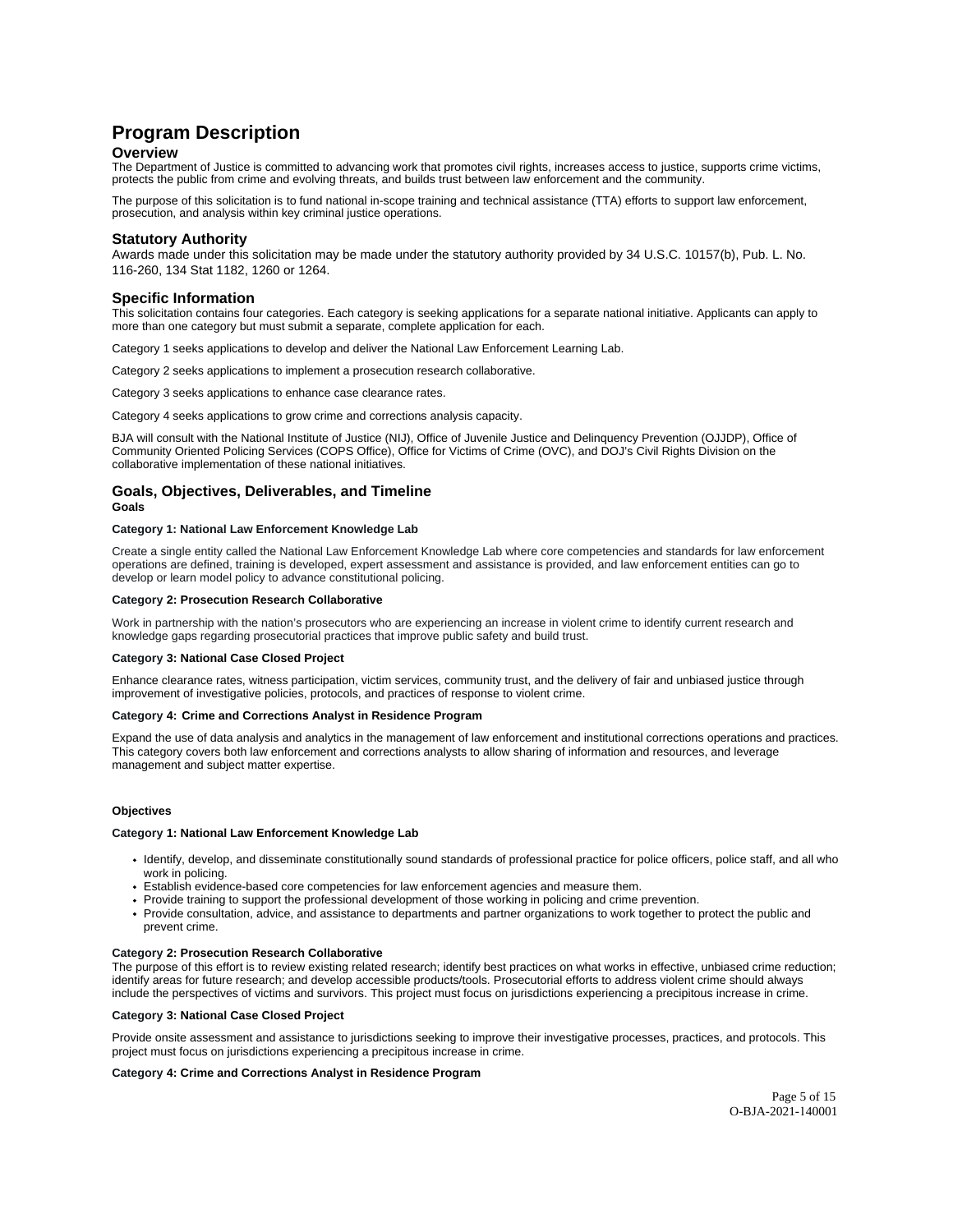Build the capacity of law enforcement and corrections entities through technical assistance to more fully integrate sophisticated crime/data analysis practices, products, tools, and information into the daily operations and management of the department's crime fighting or institutional management efforts. This project must be focus in jurisdictions experiencing a precipitous increase in crime.

For law enforcement analysts, work closely with the recipient department to create tools that drive operations and activities that would assist in solving cases, help in the identification of crime patterns, support problem-solving approaches, and promote crime-reduction strategies. Achieve these objectives by deploying senior crime analysts to departments to be embedded in-person and remotely. During the time onsite, the analyst will do an initial assessment and then fully immerse in the department to help implement recommendations.

For corrections, work closely with the department to create tools that drive operations and activities that would assist in the core competency of understanding and projecting the incarcerated population and related staffing needs. The selected entity must have the capacity to extend this effort to include community supervision if BJA so designates in future years.

Applicants should budget \$2,000,000 toward supporting crime analysis with law enforcement departments and \$1,000,000 toward supporting institutional management analysis with corrections departments.

#### **Deliverables**

#### **Category 1: Law Enforcement Knowledge Lab**

- 1. Create a dedicated infrastructure in the establishment of the Law Enforcement Knowledge Lab to coordinate and prioritize law enforcement knowledge, policy, practices, and professionalization. Build a robust online presence independent of any existing website for resources, training, and coordination of project activities to include a project management coordination and tracking system.
- 2. Provide modernized training focused on constitutional policing, evidence-based policing practices, and a scenario-based curriculum so that core standards are identified and trained on, and progress is measured toward reaching those goals in academy, specialized, and in-service training. Ensure that the competencies reflect Civil Rights Division findings and work in the field. Develop a "Train the Trainer" curriculum and training curriculum. Implement training robustly, quickly, and on demand. Internal review by the recipient organization of all products, documents, guides, etc. must be completed within 7 business days once the product draft is approved by BJA. All products must be 508 compliant.
- 3. By request of state and local law enforcement, review and assess practices, protocols, training, and subject matter content to provide recommendations for training and operations to align with core evidence-based constitutional standards.
- 4. Develop a collaborative, law enforcement advisory group drawing from all DOJ resources and national stakeholder groups representing fields such as law enforcement, forensic science, community-based services, public health, and local governments to identify victim-centered best practices and gaps in knowledge, and provide strategic direction to support all facets of this lab. Host regular biannual in-person meetings of this group to coordinate and guide lab activities.
- 5. Develop and maintain model evidence-based policing policies. Working with law enforcement to develop specific guidance and standards and model policies and practices that are supported by local law enforcement and non-law enforcement stakeholder groups for departments of varying size. Ensure those standards, policies, and practices are maintained and updated.
- 6. Review all consent decrees issued by the Department of Justice in the last 7 years. Analyze the findings and create interactive, accessible training and guidance to assist departments preemptively. Create a searchable web-based database of findings, recommendations, and resources related to addressing those specific findings. Maintain this database with regular frequency incorporating new research, new policy, and new practices. Automatically deliver updated information to users based on user needs.
- 7. Maintain a cadre of researchers, subject matter experts (SMEs), and analysts who can assist law enforcement in assessing, planning, and implementing policy, training, or practices to ensure the proposed activities are evidence informed and directed to supporting crime reduction, officer safety and well-being, organizational improvement, and constitutional policing. This service should be offered on demand to requesting jurisdictions.
- 8. Coordinate with and provide outreach to other national and international organizations that promote the profession of policing, forensic sciences, community-based services, public health, local governments, and victims' interests; sharie resources, materials, and incorporate new research and evidence. Participate in national conferences, events, and training opportunities. Support the travel of SMEs to the same.
- 9. Develop cost benefit analyses of initiatives and programs at the request of law enforcement.
- 10. Host in-person convenings, communities of practices, and educational opportunities. Dedicate an onsite BJA staff person with mid-career level expertise to work fulltime on this effort. This person would be identified with approval from BJA. Coordinate all activities and products with BJA's National Training and Technical Assistance Center (NTTAC) and through an online work tracker.

#### **Category 2: Prosecution Research Collaborative**

Develop and institute a prosecution research collaborative that will:

1. Convene a group of cross-disciplinary experts, academics, prosecutors, and service providers that can serve as an advisory board of up to 30 people to the collaborative in conjunction with BJA. Convene on a regular basis twice annually (hybrid inperson and virtually).

> Page 6 of 15 O-BJA-2021-140001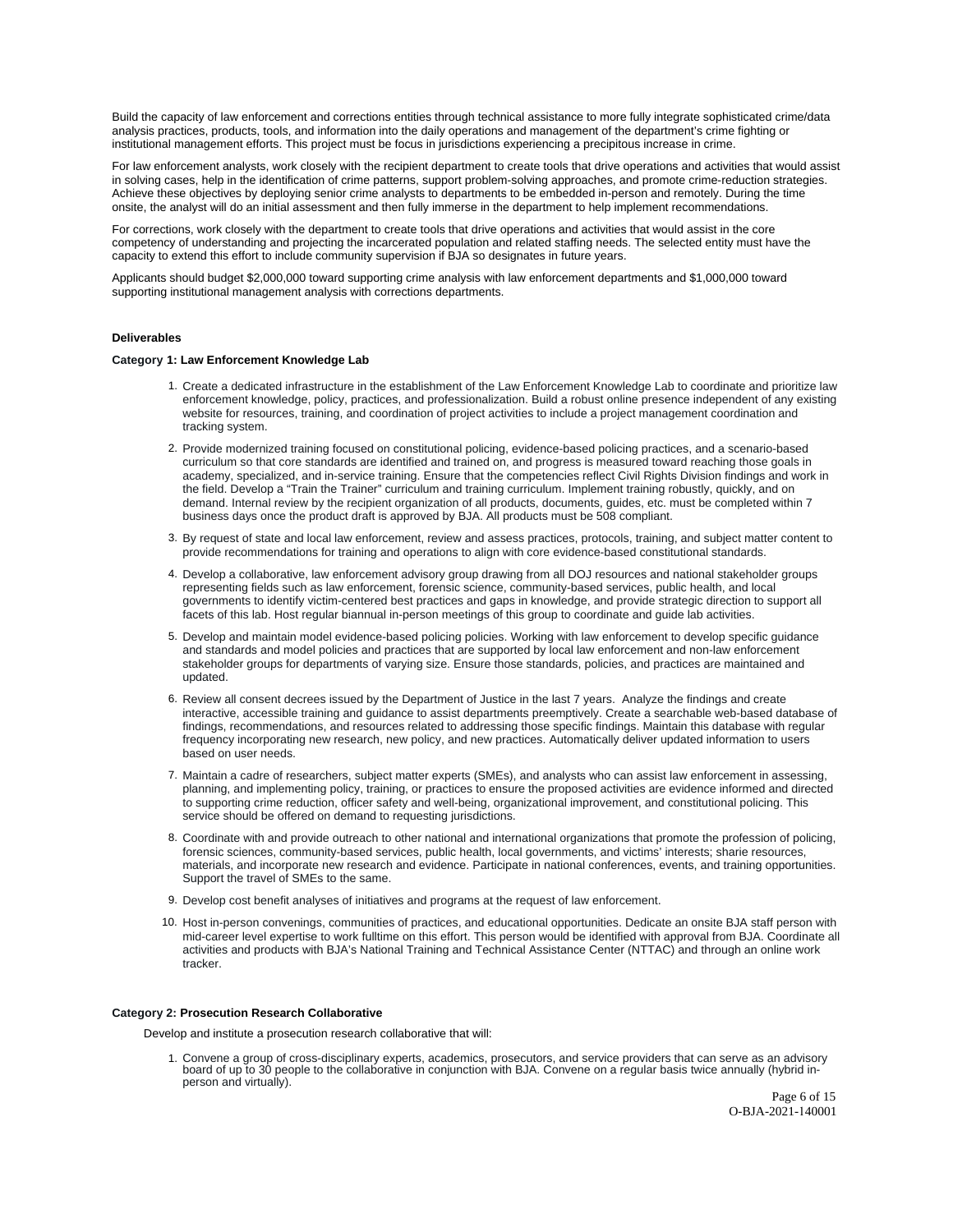- 2. Host executive sessions and review literature to determine where there is strong research and where gaps exist regarding<br>effective and unbiased prosecutorial strategies to include topics such as, but not limited to (App additional topics of interest. Topics will be determined in coordination with BJA.):
	- Effectiveness of working with law enforcement, public health, community-based violence interventions, and other providers to effectively problem-solve to reduce violent crime.
	- The collection and application of community input and impact data resulting in the deployment of prosecutorial efforts or prosecutorial resources.
	- Measuring impact on crime reduction on prosecutorial activities.
	- How to modernize offices to support long-term storage, sharing, and retrieval of digital evidence.
	- Identification of core elements of case management systems that would be broadly applicable across prosecutorial offices that build transparency and improve public safety outcomes.
	- Work with prosecutors' offices to determine how they are making charging decisions and addressing implicit biases.
- 1. Support and manage short-term, in-depth research assistance to prosecutors' offices that are experiencing an increase in crime to provide evidence-based research assistance to the office to inform practice. This should include a minimum of one onsite visit per engagement.
- 2. Create publications, online resources, videos, and infographics to inform the field of findings. Collaborate with existing ongoing research initiatives such as Innovative Prosecution Solutions. Coordinate all activities and products with NTTAC and through an online work tracker. Internal review by the recipient organization of all products, documents, guides, etc. must be<br>completed within 7 business days once the product draft is approved by BJA. All products must be 508 co

#### **Category 3: National Case Closed Project**

Provide training and technical assistance that will:

- 1. Provide onsite, evidence-based assessments of the investigative process, practices, training, and protocols pertaining to violent crime, homicide, or non-fatal shootings in jurisdictions that are experiencing an increase in crime. A proposal should include the estimated number of assessments.
- 2. Develop and publish the process for jurisdiction selection in coordination with BJA.
- 3. Deliver an assessment to each jurisdiction complete with recommendations, a potential timeline for completion of each recommendation, and an online tracking mechanism for recommendations and results.
- 4. Provide technical assistance in implementing recommendations.
- 5. Plan and implement two national convenings.
- 6. Deliver a final report for the field summarizing major assessment findings.
- 7. Work with BJA to develop tools, educational materials, and other programming support items that address deficiencies found. Internal review by the recipient organization of all products, documents, guides, etc. must be completed within 7 business days once the product draft is approved by BJA. All products must be 508 compliant.

#### **Category 4: Crime and Corrections Analyst in Residence Program**

- 1. Establish a national crime and corrections analysis technical assistance program. Support and manage all aspects of the deliverables.
- 2. Maintain a cadre of subject matter experts/practitioners to serve in-residence at local law enforcement and corrections departments. Deploy the SMEs onsite 1 week per month for the length of the site's engagement. Engagements should be at a minimum 4 months. Applicants can propose various hybrid models to execute the remote portion of this program. Applicants should demonstrate how they will utilize a hybrid model to ensure the SME is engaged with sites in ways that are cost effective and meet the goals of the program.
	- a. Applicants are expected to describe how they will provide assessments, tools, and training to address areas of improvement and ensure integration of efforts into agency leadership operations to combat violent crime. Applicants should assist departments in measuring the impact of their violent crime efforts, measure community trust, and be able to recognize any unintended negative impacts of enforcement efforts.
	- b. Once awarded, for each site engagement, the TTA provider and the SME should establish a mutually agreeable schedule between BJA and the site for each engagement, with a goal of the SME being fully integrated into the work of the site.
	- c. Develop and publish a plan (in coordination with BJA) for selecting departments based on an application process inclusive of the chief executive's expressed support.
- 3. For crime analysis, the TTA provider selected and BJA will identify jurisdictions that are experiencing a precipitous increase in crime; for corrections analysis, the effort must focus on institutional corrections.
- 4. Provide training on how to best leverage and manage crime analysis tailored to the department's senior leadership and provide institutional management analysis training for corrections departments' senior leadership.
- 5. Develop an online presence for tools, resources, and assistance pertaining to crime and corrections analysis.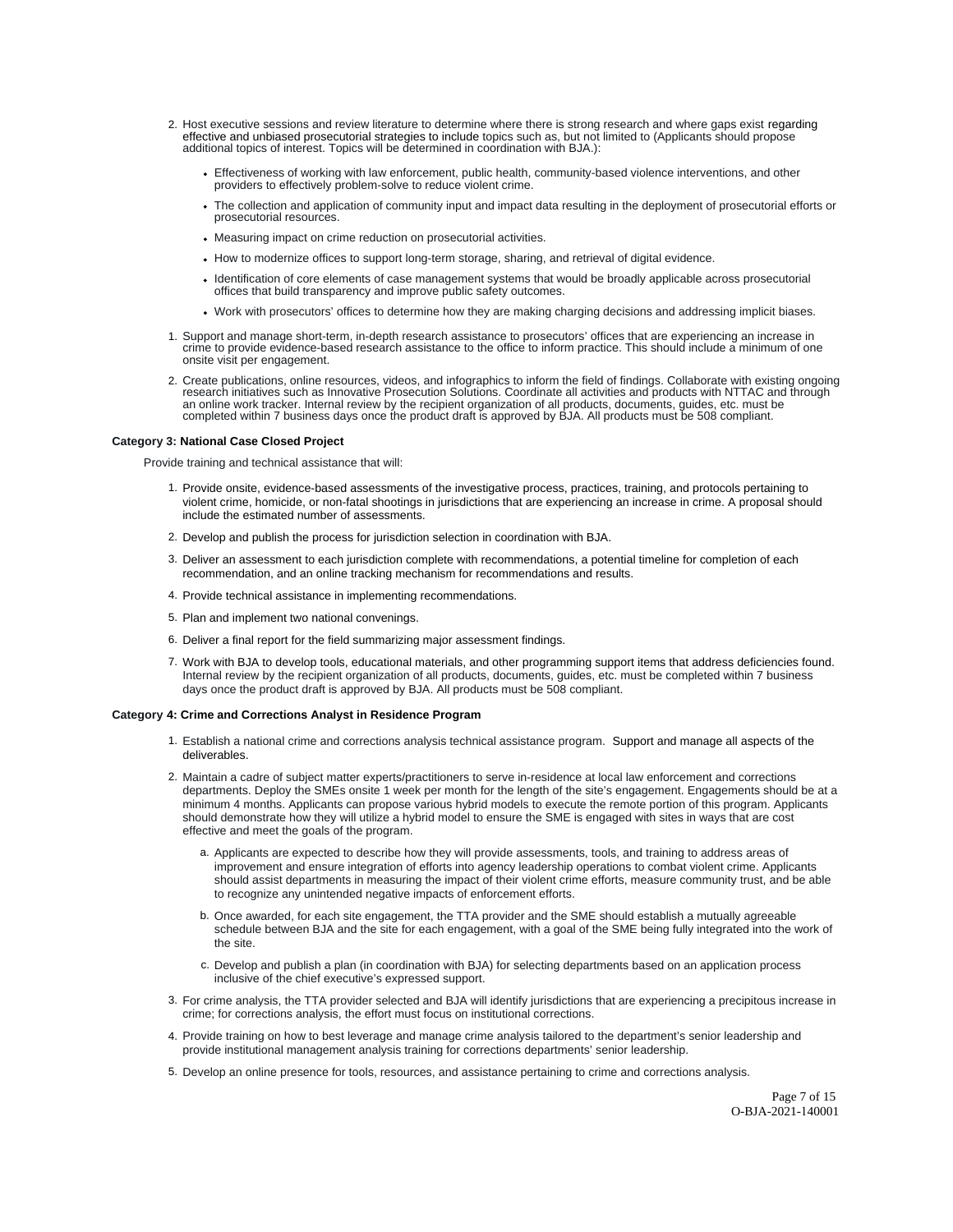- <span id="page-7-0"></span>6. Support in-person and remote meetings of the SMEs.
- 7. Provide ad hoc crime analysis assistance as needed in shorter nonresidence engagements to the field. This may include assistance such as development of a product, tool, or consulting (virtual or in-person). Ad hoc analysis assistance for corrections analysis is not required under this solicitation.
- 8. Identify or create model tools, model products, and model reports for use. Internal review by the recipient organization of all products, documents, guides, etc. must be completed within 7 business days once the product draft is approved by BJA. All products must be 508 compliant.
- 9. Coordinate all activities and products with NTTAC and through an online work tracker.

The Goals, Objectives, and Deliverables are directly related to the performance measures that demonstrate the results of the work completed, as discussed under the Application and Submission Information section.

#### **Evidence-Based Programs or Practices**

OJP strongly emphasizes the use of data and evidence in policymaking and program development in criminal justice, juvenile justice, and crime victim services. For additional information and resources on evidence-based programs or practices, see the [OJP Grant Application](https://www.ojp.gov/funding/Apply/Resources/Grant-App-Resource-Guide.htm)  [Resource Guide.](https://www.ojp.gov/funding/Apply/Resources/Grant-App-Resource-Guide.htm)

#### **Information Regarding Potential Evaluation of Programs and Activities**

OJP may conduct or support an evaluation of the programs and activities funded under this solicitation. For additional information, see the [OJP Grant Application Resource Guide](https://www.ojp.gov/funding/apply/ojp-grant-application-resource-guide#potential-evaluation) section entitled "Information Regarding Potential Evaluation of Programs and Activities."

## **Federal Award Information**

**Solicitation Category** 

| <b>Competition ID</b><br>Enter to sort | Category Number of Awards |                |                  | Dollar Amount for Award Performance Start Date Performance Duration (Months) |
|----------------------------------------|---------------------------|----------------|------------------|------------------------------------------------------------------------------|
|                                        |                           |                |                  |                                                                              |
| C-BJA-2021-00151-PROD1                 |                           | \$3,000,000.00 | 10/1/21 12:00 AM | 36                                                                           |
| C-BJA-2021-00152-PROD2                 |                           | \$1,000,000.00 | 10/1/21 12:00 AM | 36                                                                           |
| C-BJA-2021-00153-PROD3                 |                           | \$1,000,000.00 | 10/1/21 12:00 AM | 36                                                                           |
| C-BJA-2021-00154-PROD4                 |                           | \$3,000,000.00 | 10/1/21 12:00 AM | 36                                                                           |

## **Awards, Amounts and Durations**

**Period of Performance Start Date**  10/1/21 12:00 AM

## **Period of Performance Duration (Months)**

36

## **Anticipated Total Amount to be Awarded Under Solicitation**

\$[8,000,000.00](https://8,000,000.00)

#### **Continuation Funding Intent**

BJA may, in certain cases, provide additional funding in future years to awards made under this solicitation, through continuation awards. OJP will consider, among other factors, OJP's strategic priorities, a recipient's overall management of the award, and progress of award-funded work, when making continuation award decisions.

#### **Availability of Funds**

This solicitation, and awards (if any are made) under this solicitation, are subject to the availability of appropriated funds and to any modifications or additional requirements that may be imposed by the agency or by law. In addition, nothing in this solicitation is intended to, and does not, create any right or benefit, substantive or procedural, enforceable at law or in equity by any party against the United States,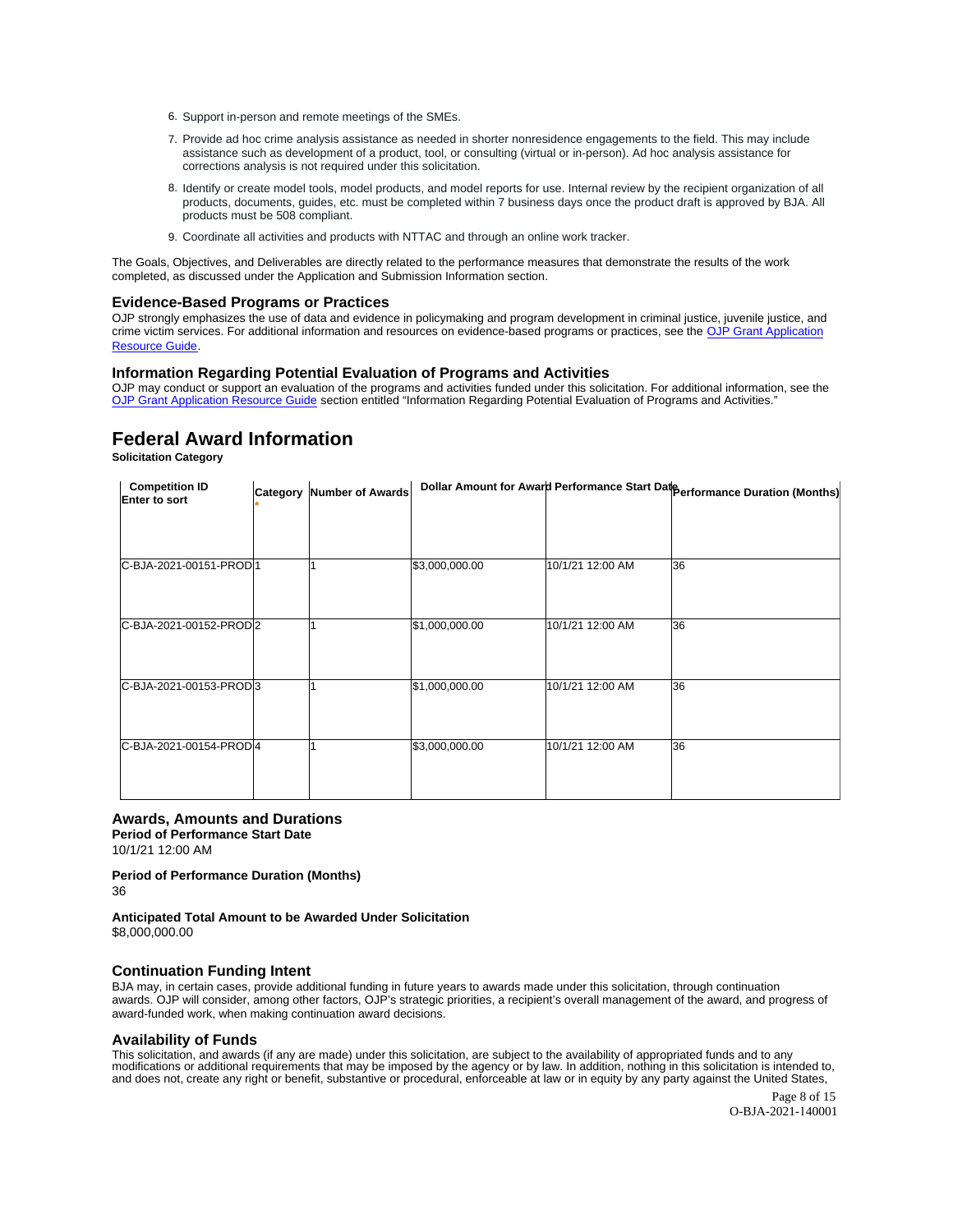<span id="page-8-0"></span>its departments, agencies, or entities, its officers, employees, or agents, or any other person.

## **Types of Awards**

BJA expects to make awards under this solicitation as cooperative agreements, which provide for OJP to have substantial involvement in carrying out award activities. See the "Administrative, National Policy, and Other Legal Requirements" section of the [OJP Grant Application](https://ojp.gov/funding/Apply/Resources/Grant-App-Resource-Guide.htm)  [Resource Guide.](https://ojp.gov/funding/Apply/Resources/Grant-App-Resource-Guide.htm)

## **Financial Management and System of Internal Controls**

Award recipients and subrecipients (including recipients or subrecipients that are pass-through entities) must, as described in the Part 200 Uniform Requirements as set out at 2 C.F.R. 200.303, comply with standards for financial and program management. The "Part 200 Uniform Requirements" means the DOJ regulation at 2 C.F.R. Part 2800, which adopts (with certain modifications) the provisions of 2 C.F.R. Part 200. See the [OJP Grant Application Resource Guide](https://www.ojp.gov/funding/Apply/Resources/Grant-App-Resource-Guide.htm) for additional information.

## **Budget Information**

For applicants in Categories 1, 2, or 4 in the Washington, D.C. region, as part of the coordination and planning of TTA activities, BJA may request a dedicated key project staff person remain onsite at BJA for up to 40 hours weekly during the duration of the award, though BJA will consider shorter periods of time where the applicant makes the case that they will still satisfactorily accomplish the goals of the solicitation. BJA will not cover the cost of residency or travel to Washington, D.C. for the purpose of meeting this onsite coordination and planning obligation.

For Category 4 (the Crime and Corrections Analyst in Residence Program), applicants should budget \$2,000,00 toward crime analysis with law enforcement departments and \$1,000,000 toward institutional management analysis with corrections departments

#### **Cost Sharing or Matching Requirement**

This solicitation does not require a match.

### **Pre-agreement Costs (also known as Pre-award Costs)**

See the [OJP Grant Application Resource Guide](https://ojp.gov/funding/Apply/Resources/Grant-App-Resource-Guide.htm) for information on [Pre-agreement Costs \(also known as Pre-award Costs\)](https://www.ojp.gov/funding/Apply/Resources/Grant-App-Resource-Guide.htm#pre-agreement) 

### **Limitation on Use of Award Funds for Employee Compensation: Waiver**

See the [OJP Grant Application Resource Guide](https://www.ojp.gov/funding/apply/ojp-grant-application-resource-guide#limitation-use-award) information on Limitation on Use of Award Funds for Employee Compensation; Waiver.

## **Prior Approval, Planning, and Reporting of Conference/Meeting/Training Costs**

See the [OJP Grant Application Resource Guide](https://www.ojp.gov/funding/apply/ojp-grant-application-resource-guide#prior-approval) for information on Prior Approval, Planning, and Reporting of Conference/Meeting/Training Costs.

## **Costs Associated with Language Assistance (if applicable)**

See the [OJP Grant Application Resource Guide](https://www.ojp.gov/funding/apply/ojp-grant-application-resource-guide#costs-associated) for information on Costs Associated with Language Assistance.

## **Eligibility Information**

For eligibility information, see the solicitation cover page.

## **Application and Submission Information**

#### Content of Application Submission

The following application elements MUST be included in the application submission for an application to meet the basic minimum requirements (BMR) to advance to peer review and receive consideration for funding:

- Proposal Abstract
- Proposal Narrative
- Budget Worksheet and Budget Narrative (Web-based Form)

See the "Application Elements and Formatting Instructions" section of the [OJP Grant Application Resource Guide](https://ojp.gov/funding/Apply/Resources/Grant-App-Resource-Guide.htm) for information on what happens to an application that does not contain all the specified elements or that is nonresponsive to the scope of the solicitation.

### **Information to Complete the Application for Federal Assistance (SF-424)**

The SF-424 will be submitted in [Grants.gov](https://Grants.gov). The SF-424 is a required standard form used as a cover sheet for submission of pre-applications, applications, and related information. See the [OJP Grant Application Resource Guide](https://www.ojp.gov/funding/Apply/Resources/Grant-App-Resource-Guide.htm) for additional information on completing the SF-424.

In Section F of the SF-424, please include the name and contact information of the individual **who will complete application materials in JustGrants**. JustGrants will use this information (email address) to assign the application to this user in JustGrants.

**Intergovernmental Review:** This solicitation ("funding opportunity") **is not** subject to [Executive Order 12372.](https://www.archives.gov/federal-register/codification/executive-order/12372.html) (In completing the SF-424, an applicant is to answer question 19 by selecting the response that the "Program is not covered by E.O. 12372.")

> Page 9 of 15 O-BJA-2021-140001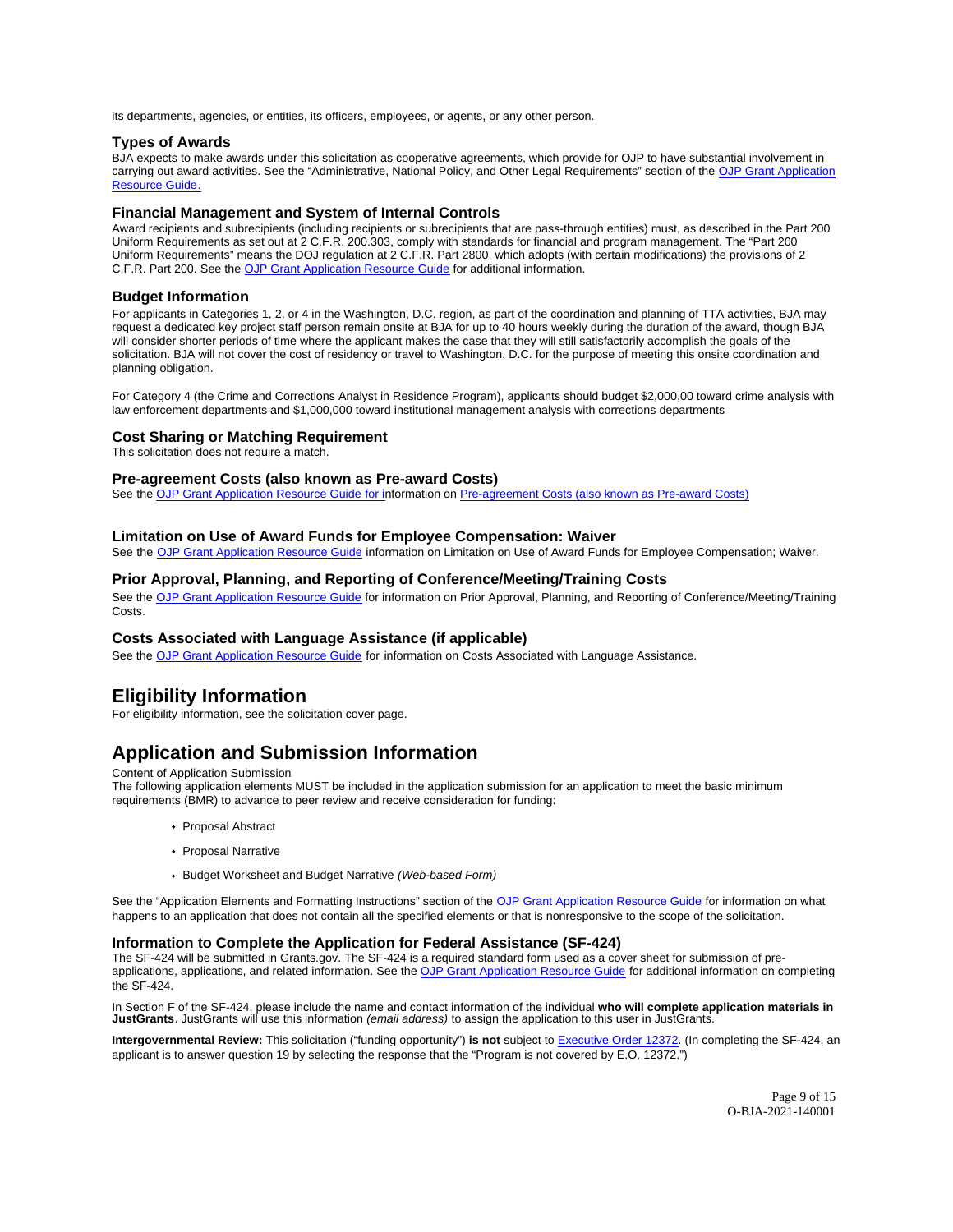## <span id="page-9-0"></span>**Standard Applicant Information (JustGrants 424 and General Agency Information)**

The Standard Applicant Information section of the JustGrants application is pre-populated with the SF-424 data submitted in [Grants.gov.](https://Grants.gov) Applicants will need to review the Standard Applicant Information in JustGrants and make edits as needed. Within this section, applicants will need to: add zip codes for areas affected by the project; confirm their Authorized Representative; and verify the organization's legal name and address.

#### **Proposal Abstract**

A proposal abstract (no more than 400 words) summarizing the proposed project, including primary activities, products and deliverables, the service area, and who will benefit from the proposed project, will be completed in the JustGrants web-based form.

#### **Proposal Narrative**

The proposal narrative should be submitted as an attachment in JustGrants. The attached document should be double-spaced, using a standard 12-point Times New Roman font; have no less than 1-inch margins; and should not exceed 12 pages. Pages should be numbered and submitted as an attachment. If the proposal narrative fails to comply with these length restrictions, BJA may negatively consider such noncompliance in peer review and in final award decisions.

The following sections must be included as part of the proposal narrative

a. Description of the Issue OR Statement of the Problem if research is involved:

Describe why this project/these proposed activities are necessary (significance/value) and/or address a need, and include supporting information.

b. Project Design and Implementation:

Describe the strategy to address the needs identified in the Description of the Issue/Statement of the Problem. List the proposed program activities and describe how they relate to the stated objectives. Activities are the specific actions to be undertaken to fulfill the program objectives and deliverables and reach the program goal(s). Provide a detailed description of the method(s) to be used to carry out each activity. Provide a timetable indicating roughly when activities or program milestones are to be accomplished.

c. Capabilities and Competencies

Describe the capabilities and competencies to accomplish the goals and objectives of the project.

d. Plan for Collecting the Data Required for this Solicitation's Performance Measures

Describe the process for measuring project performance. Identify who will collect the data, who is responsible for performance measurements, and how the information will be used to guide and evaluate the impact of the project. Describe the process to accurately report data.

Note: Applicants are **not** required to submit performance data with the application. Rather, performance measures information is included as an alert that successful applicants will be required to submit performance data as part of the reporting requirements under an award.

OJP will require each successful applicant to submit regular performance data that demonstrate the results of the work carried out under the award. The performance data directly relate to the goals, objectives, and deliverables identified under "Goals, Objectives, and Deliverables."

Applicants can also visit OJP's performance measurement page at [www.ojp.gov/performance](https://www.ojp.gov/performance) for an overview of performance measurement activities at OJP.

Award recipients will be required to submit performance measure data in the BJA TTA Reporting Portal and/or JustGrants. Examples of the performance measures questionnaire can be found [here.](https://bjatta.bja.ojp.gov/sites/default/files/interest_groups/TTA%20Reporting%20Portal%20Data%20Dictionary_0.pdf) Further guidance on the post-award submission process will be provided, if selected for award.

#### **Note on Project Evaluations**

An applicant that proposes to use award funds through this solicitation to conduct project evaluations must follow the guidance under "Note on Project Evaluations" in the [OJP Grant Application Resource Guide.](https://www.ojp.gov/funding/Apply/Resources/Grant-App-Resource-Guide.htm)

## **Goals, Objectives, Deliverables, and Timeline**

Applicants will submit the project's goals, objectives, deliverables and timelines in the JustGrants web-based form.

### **Budget and Associated Documentation**

## **Budget Worksheet and Budget Narrative (Web-based Form)**

Applicants will complete the JustGrants web-based budget form. See the [OJP Grant Application Resource Guide](https://www.ojp.gov/funding/apply/ojp-grant-application-resource-guide#budget-prep) for additional information.

## **Indirect Cost Rate Agreement (if applicable)**

Applicants will submit their indirect cost rate agreement by uploading the agreement as an attachment in JustGrants. See the OJP Grant [Application Resource Guide](https://www.ojp.gov/funding/apply/ojp-grant-application-resource-guide#budget-prep) for additional information.

## **Financial Management Questionnaire (including applicant disclosure of high-risk status)**

Applicants will download the questionnaire in JustGrants and submit by uploading the completed questionnaire as an attachment in

Page 10 of 15 O-BJA-2021-140001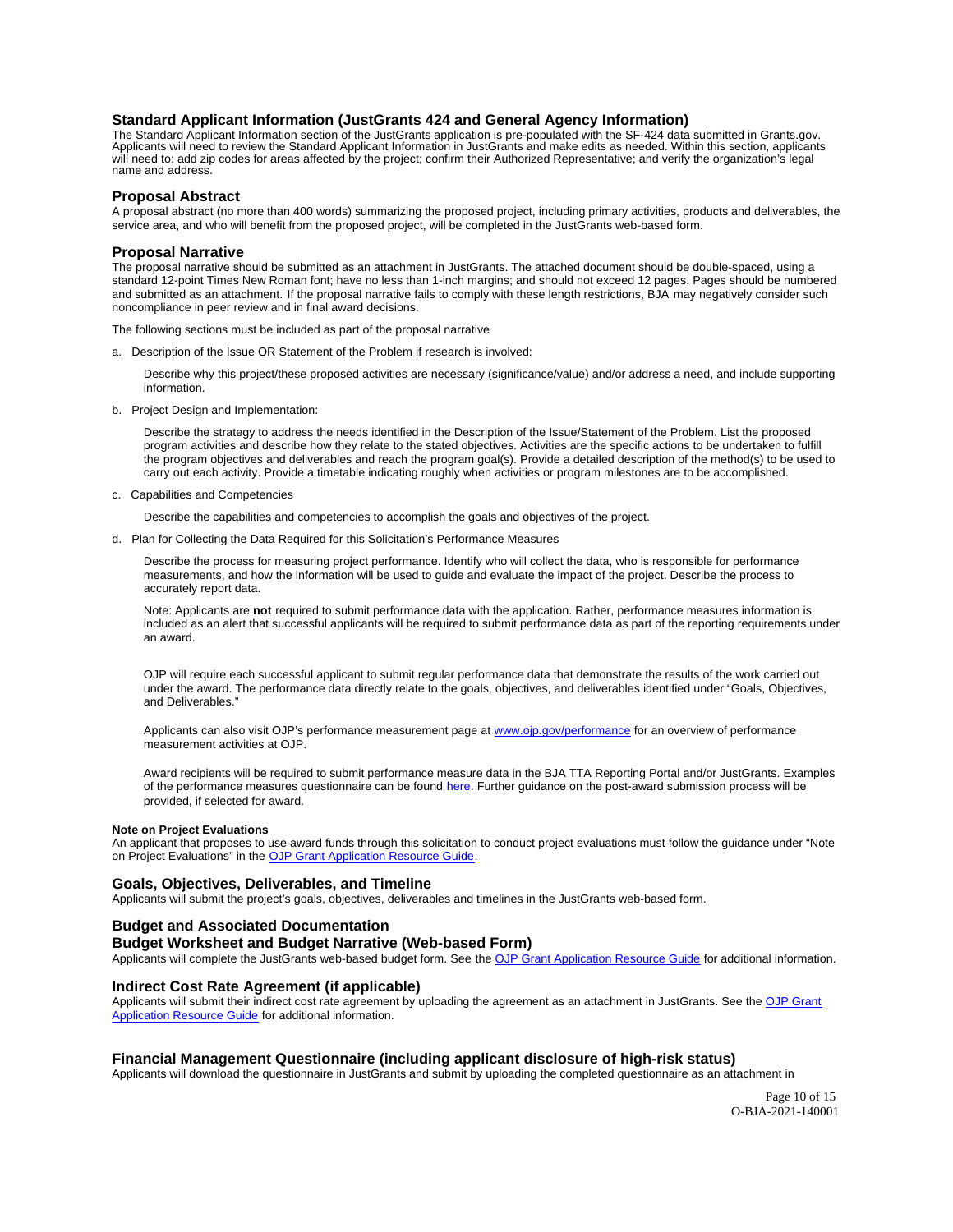<span id="page-10-0"></span>JustGrants. See the [OJP Grant Application Resource Guide](https://www.ojp.gov/funding/apply/ojp-grant-application-resource-guide#fm-internal-controls-questionnaire) for additional information.

#### **Additional Application Components**

Applicants will attach the additional requested documentation in JustGrants.

## **Research and Evaluation Independence and Integrity Statement**

If an application proposes research (including research and development) and/or evaluation, the applicant must demonstrate research/evaluation independence and integrity, including appropriate safeguards, before it may receive award funds. Applicants will submit<br>a description of their research and evaluation independence and integrity by uploa [OJP Grant Application Resource Guide.](https://www.ojp.gov/funding/apply/ojp-grant-application-resource-guide#research-evaluation)

#### **Disclosures and Assurances**

Applicants will complete the following disclosures and assurances.

#### **Disclosure of Lobbying Activities**

Applicants will complete and submit the SF-LLL in [Grants.gov](https://Grants.gov). See the [OJP Grant Application Resource Guide](https://www.ojp.gov/funding/apply/ojp-grant-application-resource-guide#apply) for additional information.

#### **DOJ Certified Standard Assurances**

See the DOJ Certified Standard Assurances in the [OJP Grant Application Resource Guide.](https://www.ojp.gov/funding/apply/ojp-grant-application-resource-guide#administrative) 

#### **Applicant Disclosure of Duplication in Cost Items**

Applicants will complete the JustGrants web-based Applicant Disclosure of Duplication in Cost Items form. See the [OJP Grant Application](https://www.ojp.gov/funding/apply/ojp-grant-application-resource-guide#applicant-disclosure-pending-applications)  [Resource Guide](https://www.ojp.gov/funding/apply/ojp-grant-application-resource-guide#applicant-disclosure-pending-applications) for additional information.

## **DOJ Certifications Regarding Lobbying; Debarment, Suspension and Other Responsibility Matters; and Drug-Free Workplace Requirements**

Applicants will review and accept the DOJ Certified Certifications Regarding Lobbying; Debarment, Suspension and Other Responsibility Matters; and Drug-Free Workplace Requirements. See OJP Grant Application Resource Guide

## **DOJ Certifications Regarding Lobbying; Debarment, Suspension, and Other Responsibility Matters; and Drug-Free Workplace Requirements**

Applicants will review and accept the DOJ Certified Certifications Regarding Lobbying; Debarment, Suspension, and Other Responsibility Matters; and Drug-Free Workplace Requirements. See the OJP Grant Application Resource Guide

## **Applicant Disclosure and Justification – DOJ High Risk Grantees (if applicable)**

If applicable, applicants will submit as an attachment in JustGrants. See the [OJP Grant Application Resource Guide](https://www.ojp.gov/funding/apply/ojp-grant-application-resource-guide) for additional information. A DOJ High Risk Grantee is a recipient that has received a DOJ High Risk designation based on a documented history of unsatisfactory performance, financial instability, management system or other internal control deficiencies, or noncompliance with award terms and conditions on prior awards, or that is otherwise not responsible.

## **Disclosure of all proposed subgrantees or contracts included in a chart as follows:**

| Applicant Legal Name | Subrecipient Last Name, First | Subrecipient Organization | Subrecipient Organization |
|----------------------|-------------------------------|---------------------------|---------------------------|
|                      | Name <i>(if available)</i>    | <b>Name</b>               | City, State               |
| Agency A             | Dudley, Carrie                | Organization B            | Dallas, TX                |

### **How to Apply**

Applicants will submit an **SF-424** and an **SF-LLL** in [Grants.gov](https://Grants.gov) at [https://www.grants.gov/web/grants/register.html.](https://www.grants.gov/web/grants/register.html)

Applicants will submit the **full application** including attachments in JustGrants at [JustGrants.usdoj.gov.](https://justicegrants.usdoj.gov/) 

For additional information, see the "How to Apply" section in the [OJP Grant Application Resource Guide](https://www.ojp.gov/funding/apply/ojp-grant-application-resource-guide#apply) and the [DOJ Application](https://justicegrants.usdoj.gov/sites/g/files/xyckuh296/files/media/document/appln-submission-checklist.pdf) [Submission Checklist.](https://justicegrants.usdoj.gov/sites/g/files/xyckuh296/files/media/document/appln-submission-checklist.pdf) 

#### **Submission Dates and Time**

The **SF-424** and the **SF-LLL** will be submitted in [Grants.gov](https://Grants.gov) by August 13, 2021 at 11:59 PM EST. OJP urges applicants to submit applications at least 72 hours prior to the application due date to allow time for the applicant to receive validation messages or rejection notifications from [Grants.gov](https://Grants.gov) and to correct in a timely fashion any problems that may have caused a rejection notification.

The **full application** will be submitted in JustGrants by August 18, 2021 at 11:59 PM EST.

To be considered timely, the full application must be submitted in JustGrants by the JustGrants application deadline.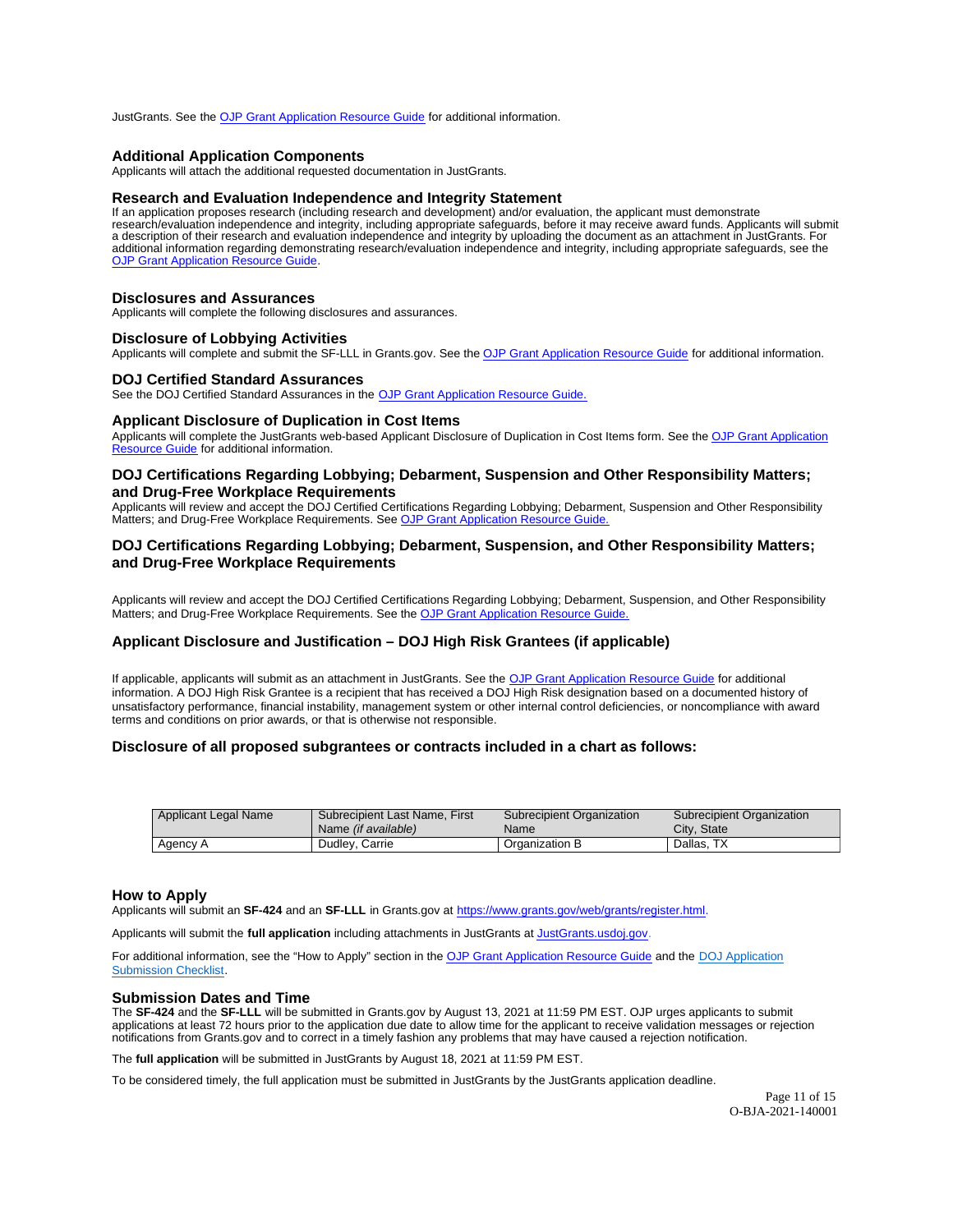## <span id="page-11-0"></span>**Application Review Information**

## **Review Criteria**

## **a. Merit Review Criteria**

Applications that meet basic minimum requirements will be evaluated by peer reviewers. Applications will be evaluated on how the proposed project/program addresses the following criteria:

- 1. Statement of the Problem/Description of the Issue (10%) evaluate the applicant's understanding of the program/issue to be addressed.
- 2. Project Design and Implementation (35%) evaluate the adequacy of the proposal, including the goals, objectives, timelines, milestones, and deliverables.
- 3. Capabilities and Competencies (25%) evaluate administrative and technical capacity of the applicant to successfully accomplish the goals and objectives.
- 4. Plan for Collecting the Data Required for this Solicitation's Performance Measures (10%) evaluate the applicant's understanding of the performance data reporting requirements and the plan for collecting the required data.
- 5. Budget (20%) evaluate for completeness, cost effectiveness, and allowability (e.g., reasonable, allocable, and necessary for project activities).

#### **b. Other Review Criteria/Factors**

Other important considerations for BJA include geographic diversity,, available funding, past performance, and the extent to which the Budget Worksheet and Budget Narrative (web-based form) accurately explain project costs that are reasonable, necessary, and otherwise allowable under federal law and applicable federal cost principles.

### **Review Process**

Applications submitted under this solicitation that meet basic minimum requirements will be evaluated for technical merit by a peer review panel(s) in accordance with OJP peer review policy and procedures using the stated review criteria above.

OJP screens applications to ensure they meet the basic minimum requirements prior to conducting peer review. Although specific requirements may vary, the following are common requirements applicable to all solicitations for funding under OJP programs:

- The application must be submitted by an eligible type of applicant.
- The application must request funding within programmatic funding constraints (if applicable).
- The application must be responsive to the scope of the solicitation.
- The application must include all items necessary to meet the basic minimum requirements.

Pursuant to the Part 200 Uniform Requirements, before award decisions are made, OJP also reviews information related to the degree of risk posed by the applicant. Among other things to help assess whether an applicant that has one or more prior federal awards has a satisfactory record with respect to performance, integrity, and business ethics, OJP checks whether the applicant is listed in SAM as excluded from receiving a federal award.

In addition, if OJP anticipates that an award will exceed \$250,000 in federal funds, OJP also must review and consider any information about the applicant that appears in the non-public segment of the integrity and performance system accessible through SAM (currently, the Federal Awardee Performance and Integrity Information System, FAPIIS).

**Important note on FAPIIS:** An applicant may review and comment on any information about itself that currently appears in FAPIIS and was entered by a federal awarding agency. OJP will consider any such comments by the applicant, in addition to the other information in FAPIIS, in its assessment of the risk posed by the applicant.

Absent explicit statutory authorization or written delegation of authority to the contrary, all final award decisions will be made by the Assistant Attorney General, who may take into account not only peer review ratings and BJA's recommendations, but also other factors as indicated in this section.

## **Federal Award Administration Information**

## **Federal Award Notices**

See the [OJP Grant Application Resource Guide](https://www.ojp.gov/funding/apply/ojp-grant-application-resource-guide#federal-award-notices) for information on award notifications and instructions.

## **Administrative, National Policy, and Other Legal Requirements**

If selected for funding, in addition to implementing the funded project consistent with the OJP-approved application, the recipient must comply with all award conditions, and all applicable requirements of federal statutes and regulations (including applicable requirements referred to in the assurances and certifications executed in connection with award acceptance).

For additional information on these legal requirements, see the "Administrative, National Policy, and Other Legal Requirements" section in the [OJP Grant Application Resource Guide.](https://www.ojp.gov/funding/apply/ojp-grant-application-resource-guide#administrative)

## **Information Technology (IT) Security Clauses**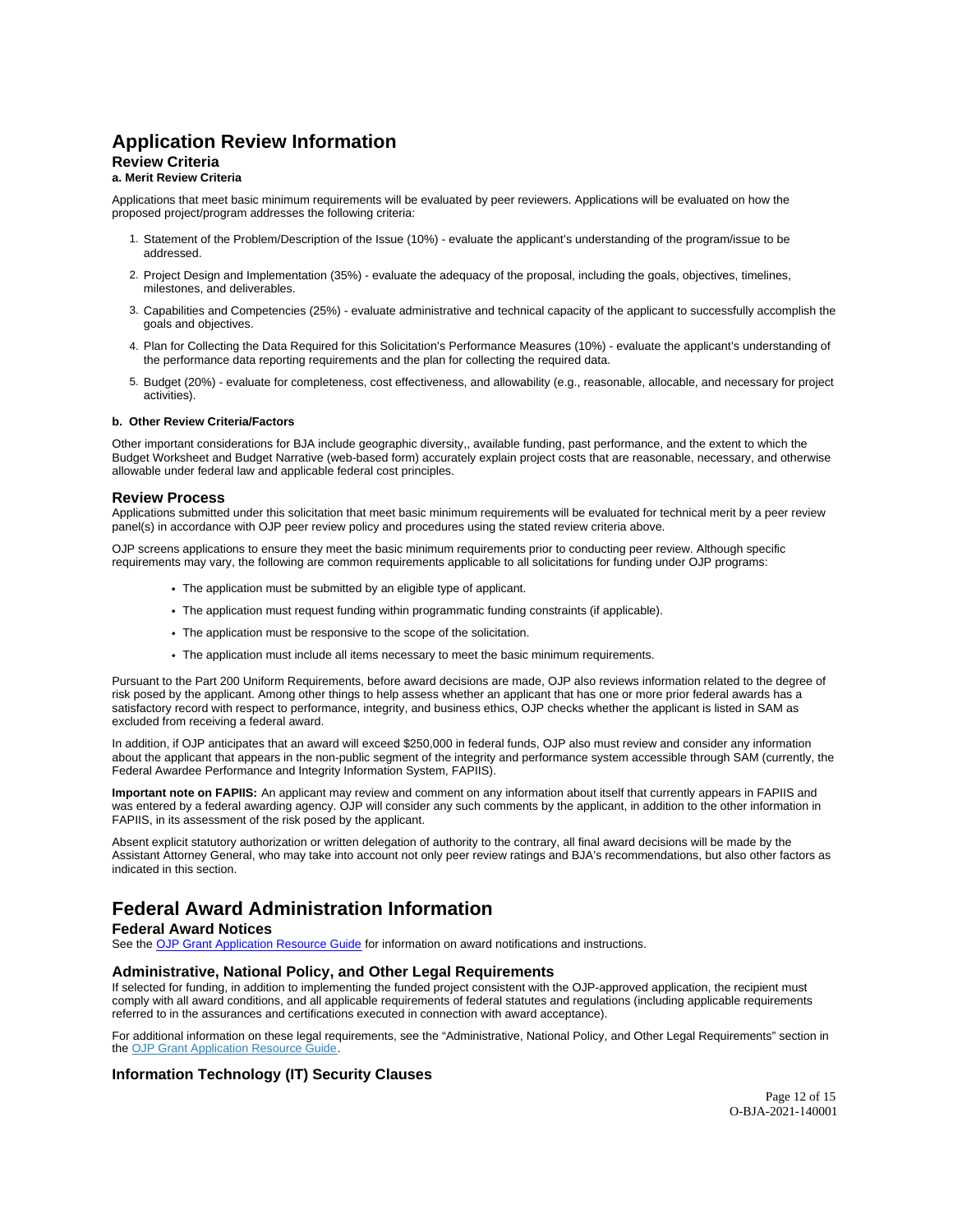<span id="page-12-0"></span>An application in response to this solicitation may require inclusion of information related to information technology security. See the OJP [Grant Application Resource Guide](https://www.ojp.gov/funding/apply/ojp-grant-application-resource-guide#information-technology) for information on information technology security.

## **General Information about Post-Federal Award Reporting Requirements**

In addition to the deliverables described in the Program Description section, any recipient of an award under this solicitation will be required to submit certain reports and data.

Required reports. Recipients typically must submit quarterly financial reports, semi-annual progress reports, final financial and progress reports, and, if applicable, an annual audit report in accordance with the Part 200 Uniform Requirements or specific award conditions. Future awards and fund drawdowns may be withheld if reports are delinquent. (In appropriate cases, OJP may require additional reports.)

See the [OJP Grant Application Resource Guide](https://www.ojp.gov/funding/Apply/Resources/Grant-App-Resource-Guide.htm) for additional information on specific post-award reporting requirements, including performance measures data.

## **Federal Awarding Agency Contact(s)**

For OJP contact(s), see solicitation cover page.

For contact information for [Grants.gov](https://Grants.gov) and JustGrants, see solicitation cover page.

## **Other Information**

## **Freedom of Information and Privacy Act (5 U.S.C. 552 and 5 U.S.C. 552a)**

See the [OJP Grant Application Resource Guide](https://www.ojp.gov/funding/apply/ojp-grant-application-resource-guide#foia) for information on Freedom of Information and Privacy Act (5 U.S.C. 552 and 5 U.S.C. 552a).

## **Provide Feedback to OJP**

See the [OJP Grant Application Resource Guide](https://www.ojp.gov/funding/apply/ojp-grant-application-resource-guide#feedback) for information on how to provide feedback to OJP.

## **Application Checklist**

**FY 2021 National Initiatives: Advancing Law Enforcement, Prosecution, and Analysis** 

This application checklist has been created as an aid in developing an application. The [DOJ Application Submission Checklist](https://justicegrants.usdoj.gov/sites/g/files/xyckuh296/files/media/document/appln-submission-checklist.pdf) is another resource.

#### **What an Applicant Must Do:**

Prior to Registering in [Grants.gov:](https://Grants.gov)

- Acquire a DUNS Number (see [OJP Grant Application Resource Guide\)](https://ojp.gov/funding/Apply/Resources/Grant-App-Resource-Guide.htm)
- Acquire or renew registration with SAM (see [OJP Grant Application Resource Guide\)](https://ojp.gov/funding/Apply/Resources/Grant-App-Resource-Guide.htm)

To Register with [Grants.gov](https://Grants.gov):

- Acquire AOR and [Grants.gov](https://Grants.gov) username/password (see [OJP Grant Application Resource Guide\)](https://ojp.gov/funding/Apply/Resources/Grant-App-Resource-Guide.htm)
- 
- 
- 
- Acquire AOR confirmation from the E-Biz POC (see [OJP Grant Application Resource Guide\)](https://ojp.gov/funding/Apply/Resources/Grant-App-Resource-Guide.htm)

To Find Funding Opportunity:

- Search for the Funding Opportunity on [Grants.gov](https://Grants.gov)
- Select the correct Competition ID
- Access Funding Opportunity and Application Package (see [OJP Grant Application Resource Guide\)](https://ojp.gov/funding/Apply/Resources/Grant-App-Resource-Guide.htm)
- Sign up for [Grants.gov](https://Grants.gov) email [notifications](https://www.grants.gov/web/grants/manage-subscriptions.html) (optional) (see [OJP Grant Application Resource Guide\)](https://ojp.gov/funding/Apply/Resources/Grant-App-Resource-Guide.htm)
- Read **Important Notice: Applying for Grants in Grants.gov**
- Read OJP policy and guidance on conference approval, planning, and reporting available at [ojp.gov/financialguide/DOJ/PostawardRequirements/chapter3.10a.htm](https://ojp.gov/financialguide/DOJ/PostawardRequirements/chapter3.10a.htm) (see OJP [Grant Application Resource Guide\)](https://ojp.gov/funding/Apply/Resources/Grant-App-Resource-Guide.htm)

#### **Overview of Post-Award Legal Requirements**:

Review the "[Overview of Legal Requirements Generally Applicable to OJP Grants and Cooperative Agreements - FY 2021](https://www.ojp.gov/funding/explore/legal-overview-fy-2021-awards)  [Awards"](https://www.ojp.gov/funding/explore/legal-overview-fy-2021-awards) in the [OJP Funding Resource Center.](https://www.ojp.gov/funding/index.htm)

#### **Scope Requirement:**

The federal amount requested is within the allowable limit(s) of \$1,000,000 and \$3,000,000.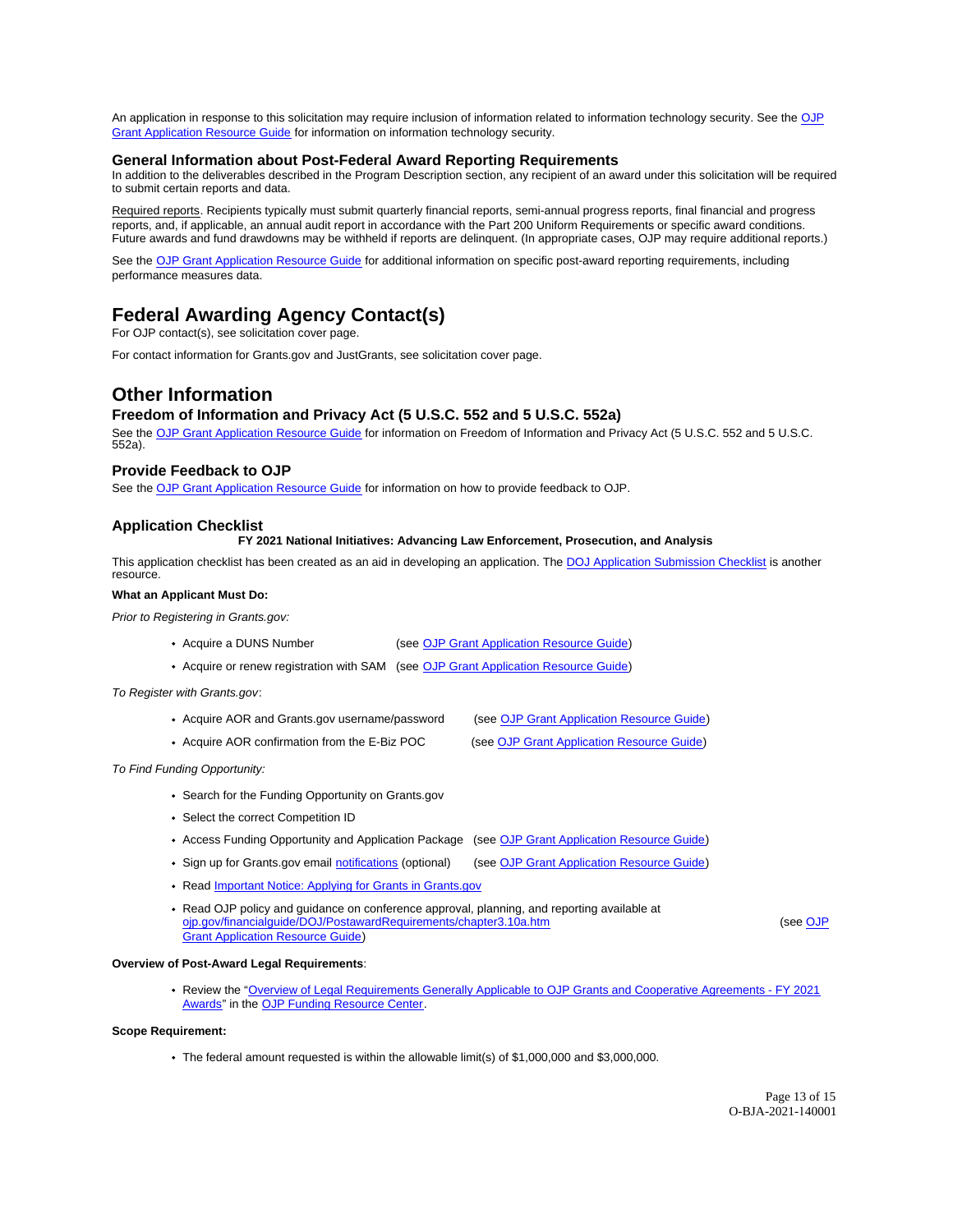#### **Eligibility Requirement:**

- Public and state-controlled institutions of higher education
- Nonprofits having a 501(c)(3) status with the IRS, other than institutions of higher education
- Nonprofits that do not have a 501(c)(3) status with the IRS, other than institutions of higher education
- Private institutions of higher education
- For-profit organizations other than small businesses
- Individuals
- Small businesses

```
_ _ _ _ _ _ _ _ _ _
```
#### **Submit SF-424** and **SF-LLL** in [Grants.gov](https://Grants.gov)

After SF-424 and SF-LLL Submission in [Grants.gov](https://Grants.gov), Receive [Grants.gov](https://Grants.gov) Email Notifications That:

- Submission has been received in [Grants.gov](https://Grants.gov)
- Submission has either been successfully validated or rejected with errors (see [OJP Grant Application Resource Guide\)](https://ojp.gov/funding/Apply/Resources/Grant-App-Resource-Guide.htm)

If No [Grants.gov](https://Grants.gov) Receipt, and Validation or Error Notifications are Received:

Contact the Response Center by telephone at 800–851–3420 or TTY: 301–240–6310 (hearing impaired only) or by email at [grants@ncjrs.gov.](mailto:grants@ncjrs.gov) Response Center hours of operation are 10 a.m. to 6 p.m. eastern time Monday through Friday, and 10 a.m. to 8 p.m. eastern time on the solicitation close date.

Receive email notification to complete application in JustGrants:

Complete Application Sections Listed Below in JustGrants

#### **Content of Application Submission:**

The following items are critical application elements required to pass Basic Minimum Requirements review. An application that OJP determines does not include the application elements that must be included in the application submission in order for the application to meet the basic minimum requirements, will neither proceed to peer review, nor receive further consideration.

- **Proposal Abstract**
- **Proposal Narrative**
- **Budget Worksheet and Budget Narrative (Web-based Form)**

--------------------------------------------------------------------------------------------------------------------

- Information to Complete the Application for Federal Assistance (SF-424) in Grants.gov
- Standard Applicant Information (SF-424 information from [Grants.gov](https://Grants.gov))

#### Budget and Associated Documentation

- Indirect Cost Rate Agreement (if applicable) (see [OJP Grant Application Resource Guide\)](https://ojp.gov/funding/Apply/Resources/Grant-App-Resource-Guide.htm)
- Financial Management and System of Internal Controls Questionnaire (see [OJP Grant Application Resource Guide\)](https://ojp.gov/funding/Apply/Resources/Grant-App-Resource-Guide.htm)

#### Additional Application Components

- Research and Evaluation Independence and Integrity (see [OJP Grant Application Resource Guide\)](https://ojp.gov/funding/Apply/Resources/Grant-App-Resource-Guide.htm)
- Documentation regarding contracts and subgrantees
- Request and Justification for Employee Compensation; Waiver (if applicable) (see [OJP Grant Application Resource Guide\)](https://ojp.gov/funding/Apply/Resources/Grant-App-Resource-Guide.htm)

Disclosures and Assurances

[Disclosure of Lobbying Activities \(SF-LLL\)](https://ojp.gov/funding/Apply/Resources/Disclosure.pdf) 

(see [OJP Grant Application Resource Guide\)](https://ojp.gov/funding/Apply/Resources/Grant-App-Resource-Guide.htm)

• Applicant Disclosure of Duplication in Cost Items DOJ Certified Standard Assurances

(see [OJP Grant Application Resource Guide\)](https://ojp.gov/funding/Apply/Resources/Grant-App-Resource-Guide.htm) (see [OJP Grant Application Resource Guide\)](https://ojp.gov/funding/Apply/Resources/Grant-App-Resource-Guide.htm)

> Page 14 of 15 O-BJA-2021-140001